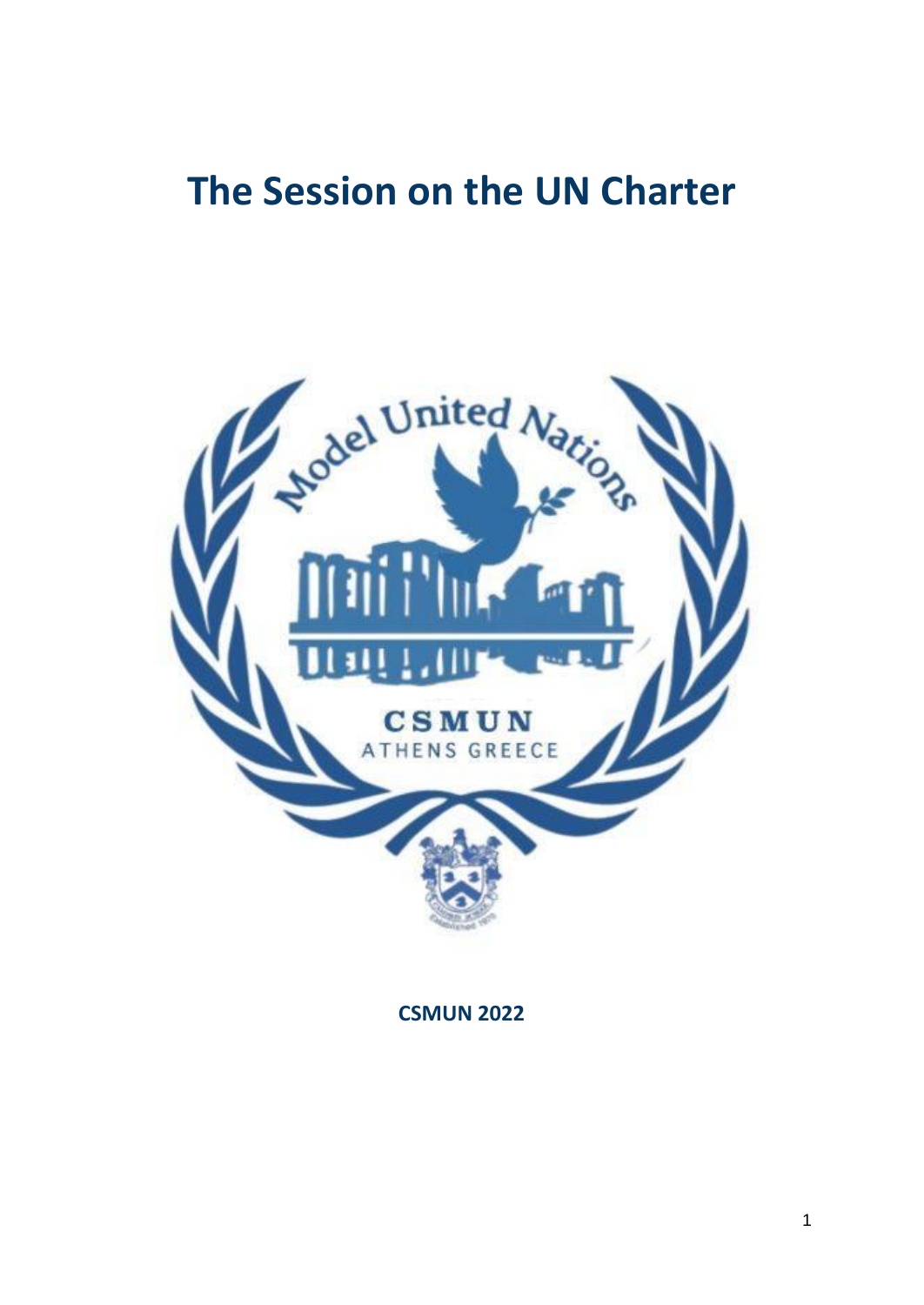# Table of Contents

For further research visit these links and study along the UN Charter; <https://www.un.org/en/about-us/un-charter/full-text> <https://legal.un.org/committees/charter/>

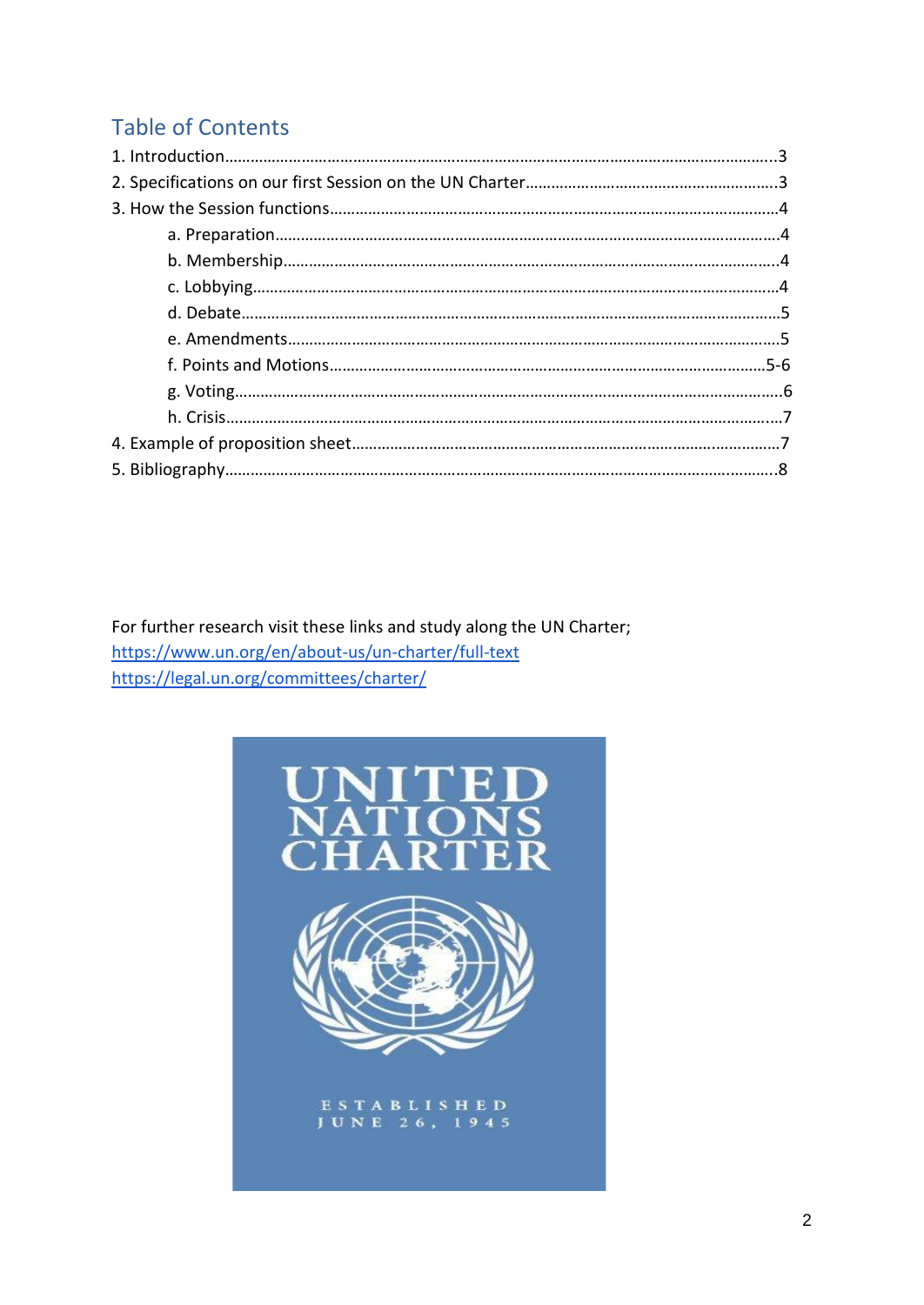#### **1. Introduction on the Special Committee on the Charter of the UN**

A Special Committee on the Charter of the United Nations and on Strengthening the Role of the Organization has become increasingly popular following a heated debate on the principles of the maintenance of international peace and security in response to the Russian Federation's invasion of Ukraine. The Committee works with the assistance of its Working Group of the Whole. It was established as a platform to exchange the views of the UN Charter's implementation, the Special Committee holds annual sessions, with Member States gathering to consider proposals and hold substantive discussions. Ever since the UN was founded, it has been amended three times in 1963, 1965 and 1973.

The General Assembly established an Ad Hoc Committee tasked with incorporating all ideas made by any country within the organization aimed at improving the UN's ability to execute its mission: to maintain international peace and security, which has a similar scope with our Session on the UN Charter.

# 2. **Specifications on our 1st Session on the UN Charter**

Our 1<sup>st</sup> Session on the United Nations Charter aims at proposing amendments to the Charter of the UN, specifically in the 2022's session the fifth chapter: Security Council, and the committee's function in our world's ever-changing social, environmental, and political reality. Members of this committee convene to discuss proposed amendments to the UN Charter and organizational rules.

The session on the United Nation Charter originates from the current debate on the ineffectiveness of the UN due to structural and organizational problems. The predominant reason as to why the UN has been criticized is the veto power, which is given to P5 countries under 'Chapter V' of the UN Charter, and has prevented the UN from taking action on several occasions, for example the Uighur crisis in China, or in more recent news, Russia's invasion of Ukraine.

The United Nations Charter was last amended in 1973, since then our world has undergone revolutionary changes, especially due to technological advancements; therefore, the charter as it was written nearly 50 years ago may not respond to the needs of our society.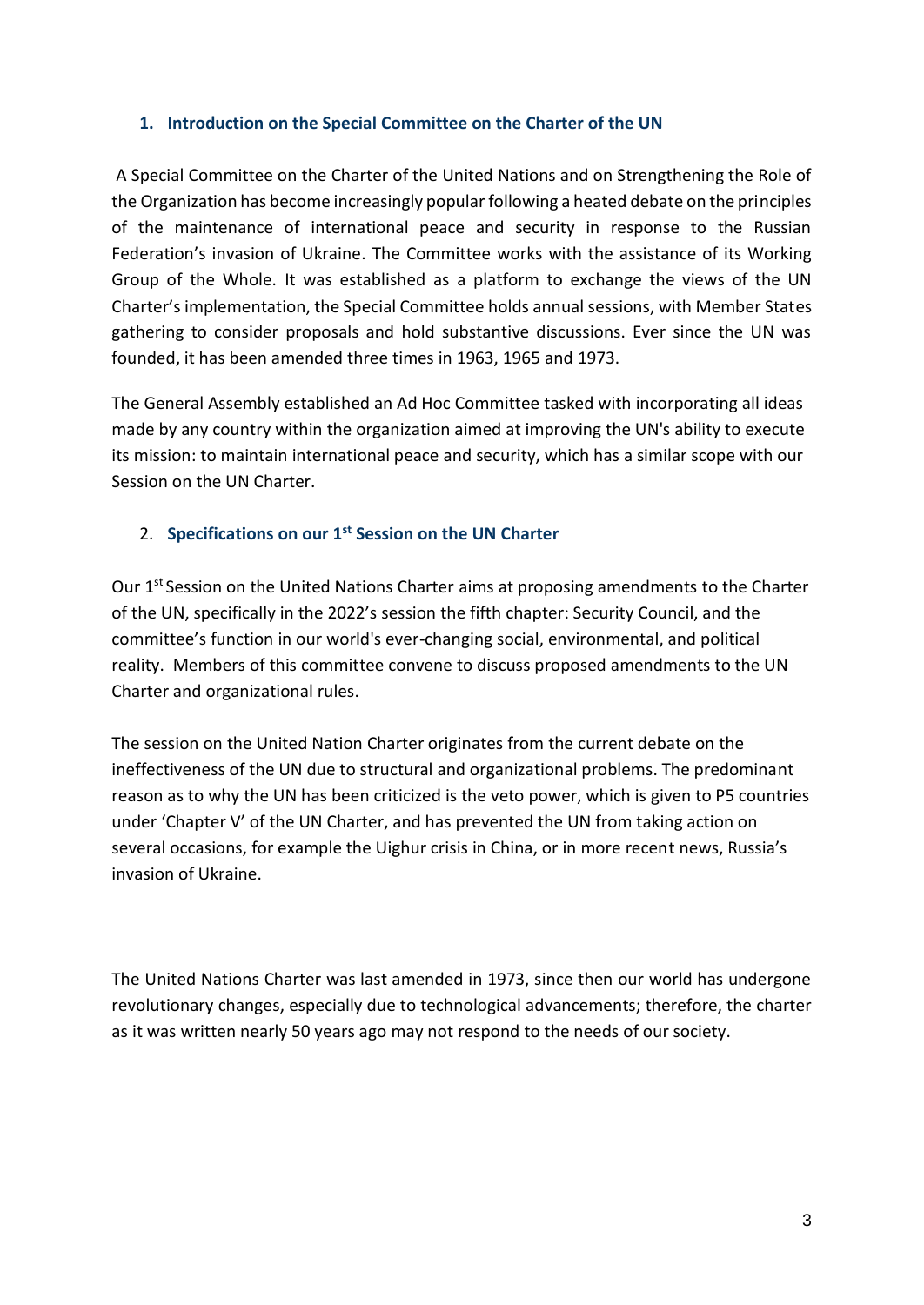#### **3. How the committee functions**

Our session on the UN charter is initiated by the Special Committee on the UN charter however there will be major changes concerning its function to favor the debate and proposals. The lobbying functions like the actual Special Committee on the UN Charter, however the debate and voting are that of the GA, therefore there will be a 'proposition sheet' (resolution-like) in which the delegates will be debating upon. Specific information will be given below.

# a. Preparation

Before the conference delegates must research a variety of things: Firstly, delegates in this committee should be experienced. Delegates should read the shortened UN Charter[:](https://www.un.org/en/about-us/un-charter/full-text) <https://www.un.org/en/about-us/un-charter/full-text> while they also need to read the Study Guides prepared by the chairs, as they will be explaining the focus of the topics. It is crucial that delegates question the effectiveness of the UN and delve into the ways in which they can improve the effectiveness of the body using their critical thinking skills. All delegates should prepare a policy statement to ensure their understanding of their country's political stance, that will be entertained by the chairs.

# b. Membership

The General Assembly agreed in December 1995, in a resolution, that the Special Committee would be available to all UN Member States and would function on the basis of consensus, which we will follow in our Session on the UN Charter.

#### c. Lobbying

The session will focus on different chapters of the charter, and chairs will allocate time for lobbying. There are no preambulatory clauses, only operative clauses, that are called "proposals" instead of clauses, and the resolution as a whole is called a "proposition sheet" as the example in the second to last section of this manual.

Shortly before the actual lobbying begins the majority of the delegates will be recognised by the chair to engage in their policy statement. When the chair considers the policy briefs entertained enough then the discussion/lobbying time will officially begin as it happens in the GA committees as well. Delegates will have the chance to discuss the topics and suggest proposals and ideas on the chapter/article for the amelioration of the Charter. Lobbying will not take place in two alliances as traditionally; all delegates will lobby together, except if there are too many delegates in the committee, preventing an organized discussion. Delegates should decide upon a main submitter for each proposal, who will introduce it. In that case there will be as many alliances as the number of delegates permit (maximum 20), but they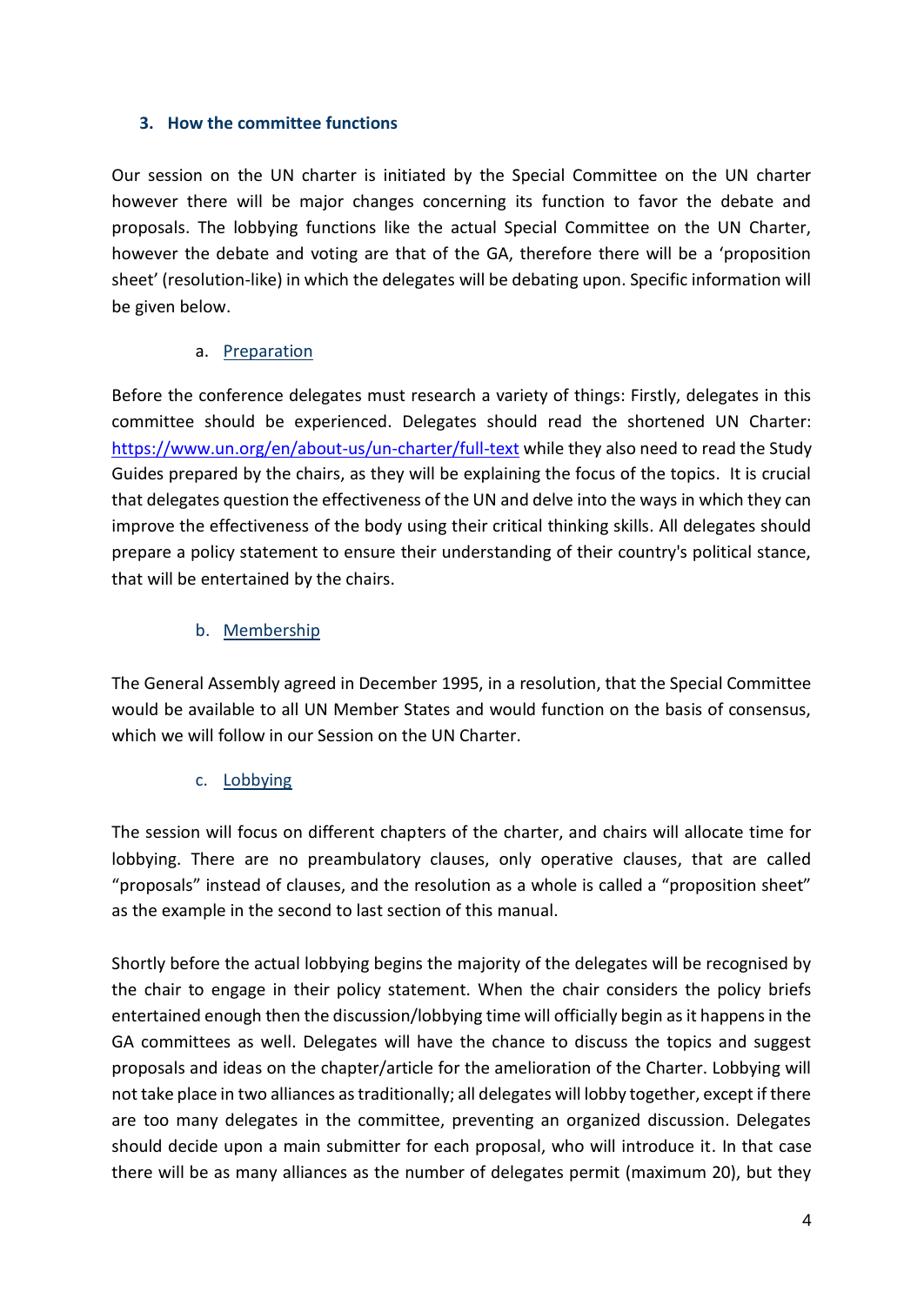will not be separated necessarily in terms of their political fronts, but rather to favour a diverse and fruitful discussion. The Chairs must ensure that the suggested proposals differ from the current UN Charter and by extension that they can be implemented. Following the submission of a number of clauses, the Chair will prioritize them and select the ones considered more efficient.

Questions that should be addressed during lobbying:

- What is the purpose of this chapter/article?
- What are the restrictions imposed by this chapter/article?
- To what extent is this chapter/article favorable for every member-state?
- What are the problems of this chapter/article?
- How may the UN be more effective, through the modification of this article/chapter?

# d. Debate

For the debate to start, the chair should ask for the motion to divide the question, in order to move on to a proposal-by-proposal debate. The proposals are introduced by the main submitter through an opening speech. The format of the debate is considered closed since the discussion is upon one proposal but simultaneously it is open from the scope that every delegate can express whether they're in favour or against the proposal. However, to amend a proposal, typical closed debate will take place with the chairs setting times for speaker in favour and time for speakers against. After each proposal has been debated, voting will take place upon it.

# e. Amendments on proposals

Amendments on the proposals themselves will be entertained typically, considering them as first-degree amendments. Only constructive amendments of modifying and/or adding a proposal are accepted, and not friendly amendments on grammatical and/or phrasing mistakes. Note that, amendments of adding a proposal will be introduced after having voted upon all the others (not the proposition sheet as a whole, nor after or during the debate of another proposal). Second degree amendments are strongly advised not to be made, except if they are much needed.

# f. Points and Motions:

This committee follows the points and motion of the all the other GA committees, but including the following points:

**Motion to divide the question:** This motion shall be raised in order for the debate to begin in a proposal-by-proposal format (similar to the Security Council's clause by clause debate).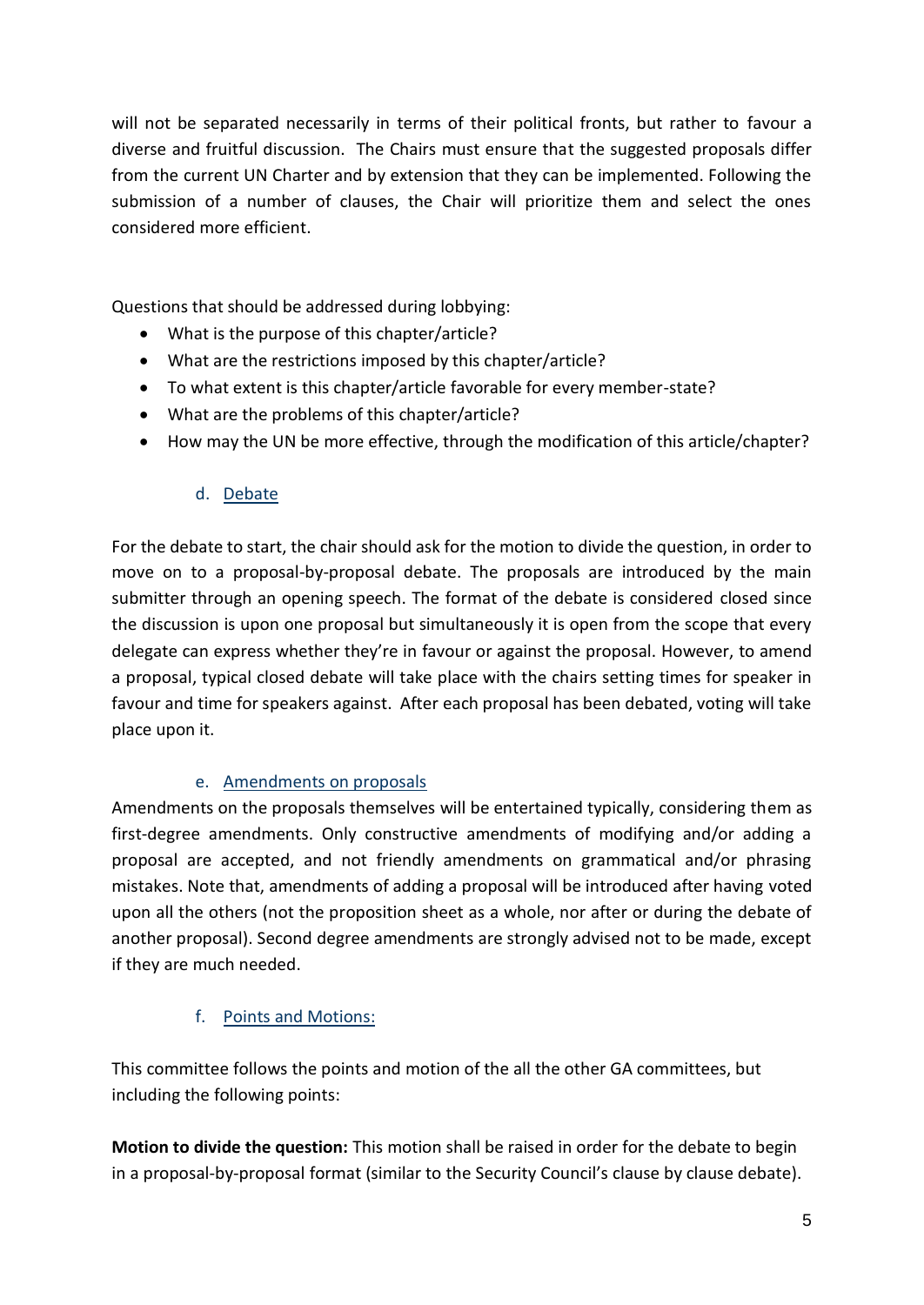**Motion to move to an unmoderated caucus:** This motion allows delegates to set a topic for themselves other than the existing debate topic. This will only be allowed after the agenda topics have been covered, if time allows. A delegate will motion for an unmoderated caucus and set the topic on which they are interested in discussing upon the UN charter, as well as to set the lobbying and debate (speakers per time in favour or against this topic) time. The topic will have to be within the overall scope of the Session on the UN Statute. If the chairs of the committee find the topic of the unmoderated caucus to not be fitting with the committee, they have the right to object to the motion.

**Motion to table a proposal:** Calls for the temporary closure of debate on a proposal. It should have a simple majority for the motion to be entertained.

**Motion to reconsider a proposal:** On a previously decided proposal, a delegate may raise a motion to reconsider, meaning that the proposal will be debated on again. For this, the motion to "reconsider" is used. This motion shall be raised shortly after the debating and voting of all the proposals, not the preposition sheet as a whole. It is up to the president to accept this motion.

**Right of reply:** The right of reply is a short statement which may be invoked by a delegation If another delegate has offended their national or personal integrity. The right of reply has to be recognized by the presidents. It may not interrupt a speaker and will be entertained only after all policy statements have been made, or after the end of the speech of a delegate on a proposal. This point shall not be raised for pois.

**Motion to follow up:** It is raised when a delegate wants to extend their poi. The follow-up question should not entirely differ from the previous one, because otherwise it will be called out of order. It cannot be entertained two times consecutively, while the chairs should refer from granting this motion constantly due to time constraints.

#### g. Voting

For a proposal to pass, the  $2/3^{rds}$  of the member States present will need to vote in favour, since this is the procedure when amending the UN Charter. When voting on a proposal, the member states can favour, against or abstain from voting. Apart if there is a motion to divide the house which means that no abstentions will be permitted, this will only be entertained if the votes abstaining in the first vote upon the proposal may affect its results.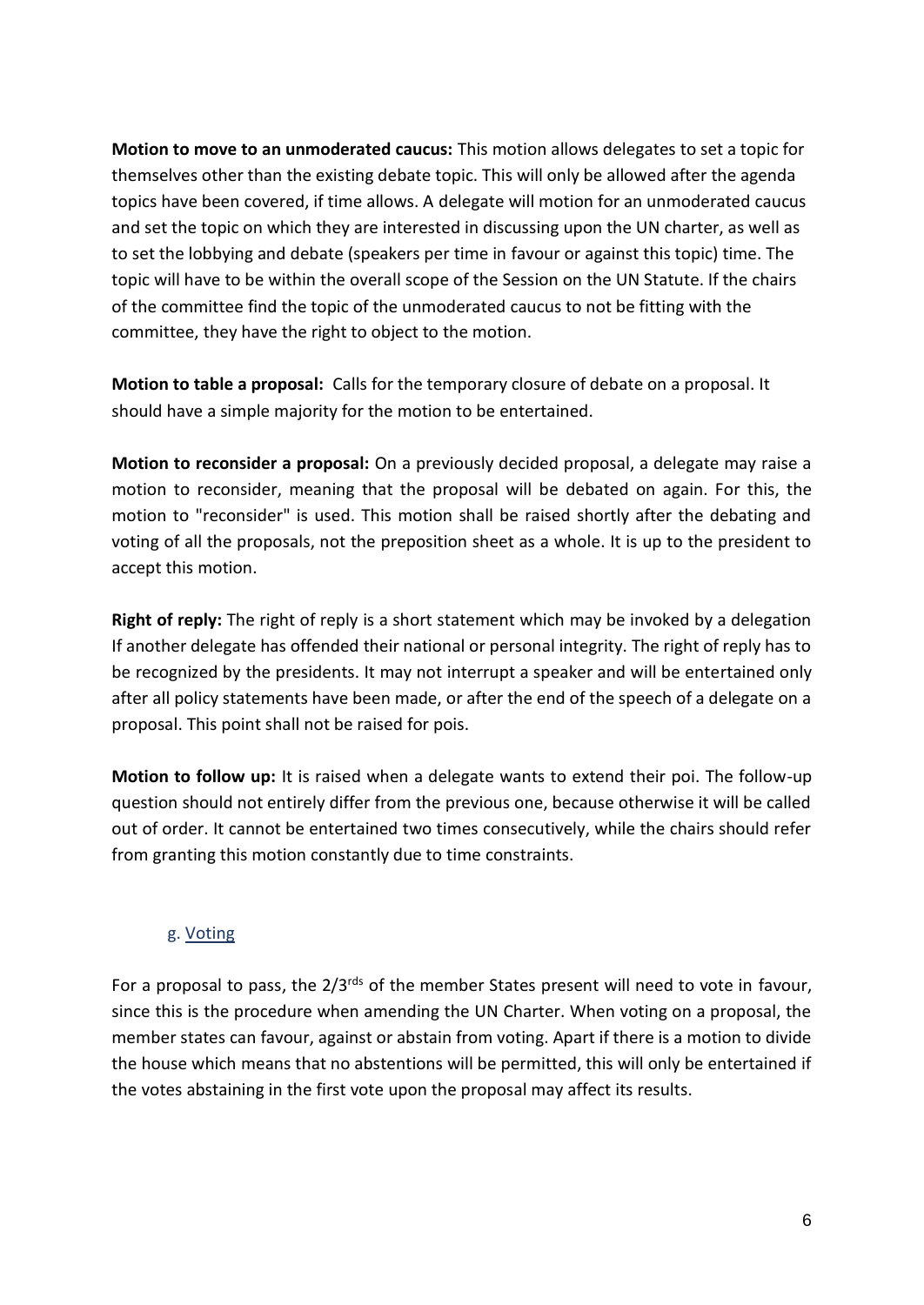#### h. Crisis<sup>1</sup>

The delegates may be asked to confront a crisis. The crisis is linked with a pressing issue, an incident or a conflict relevant or not to the Agenda items of the committee, which has come up recently, however measures have been already taken upon it. In this way delegates will see how the real Ad Hoc committee works. For this reason, all delegates should be updated on any currently occurring crises and conflicts worldwide in order to be able to effectively deal with and elaborate on. The crisis in this special agency diverges from the Security Council's as the draft proposals that the delegates will need to debate upon after having a lobbying session, will be made on sanctions that the UN has already taken on an affair. The debate session of the crisis and the agenda items are, however, of equal importance as they constitute an imminent threat to international peace, security and stability, and that is why the delegates should amend these already taken actions as they constitute the last chance of the UN to improve the situation.

# **4. Example of Proposition Sheet**

# Concerning: Chapter V, Article 32

- 1. Proposes that Member States not part of the security council will have voting rights on disputes concerning their countries, in occasions where:
	- a. Their security is under threat,
	- b. Issues affecting their sovereignty,
	- c. There is political and civil unrest.

Therefore, if the proposal passes the Article changes and reads as following:

"Any Member of the United Nations which is not a member of the Security Council or any state which is not a Member of the United Nations, if it is a party to a dispute under consideration by the Security Council, shall be invited to participate, with vote on issues concerning their security sovereignty. The Security Council shall lay down such conditions as it deems just for the participation of a state which is not a Member of the United Nations.

KEY= Typing in Red is the changes in the article

 $1$  Crisis may not always be introduced to the committee, it is thus not deemed a typical procedure.